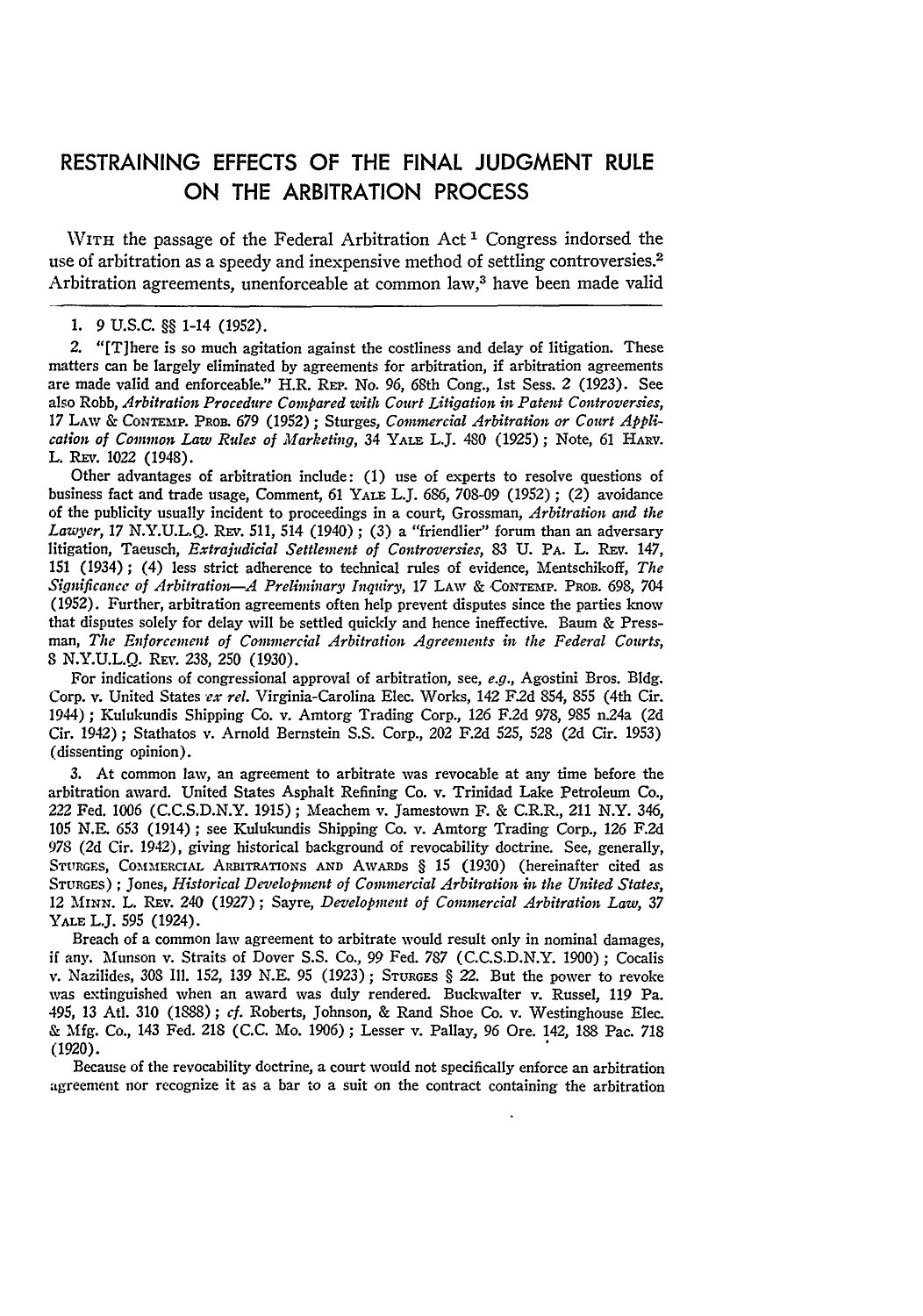and irrevocable.<sup>4</sup> Summary motion practice under sections 3<sup>5</sup> and 4<sup>6</sup> of the act allows a party to secure a court order staying judicial proceedings and

clause. *Specific performance denied:* Red Cross Line v. Atlantic Fruit Co., 264 U.S. 109, 121 (1924) ; RESATe3IENT, CONflACTS § 550 (1932) ; see Simpson, *Specific Enforcement of Arbitration Contracts,* 83 U. PA. L. REv. 160 (1934). *Stay of pending suit denied:* Insurance Co. v. Morse, 87 U.S. (20 Wall.) 445, 451 (1874) (dictum). Institution of a suit by a party to an arbitration agreement revokes the agreement. Bullock v. Mason, 194 Ala. 663, 69 So. 882 (1915).

These rules applied both to arbitration agreements covering future controversies (future disputes clauses) and agreements which submitted existing controversies to arbitration (submission agreements). See **STURGES** § 67.

4. "A written provision in any maritime transaction or a contract evidencing a transaction involving commerce to settle by arbitration a controversy **...** shall be valid, irrevocable, and enforceable, save upon such grounds as exist at law or in equity for the revocation of any contract."

## 9 U.S.C. § 2 (1952).

By eliminating the doctrine of revocability, the act placed arbitration agreements on the same footing as other contracts. See H.R. REP. No. 96, 68th Cong., 1st Sess. (1923) **;** S. REP. No. 536, 68th Cong., 1st Sess. (1923). The act may not be invoked to enforce an arbitration agreement unless the contract containing the agreement qualifies under *§ 2.* Bernhardt v. Polygraphic Co. of America, 350 U.S. 198 (1956) (stay provided in *§* 3 reaches only contracts covered **by** §§ 1 and 2). Therefore, the enforceability of an arbitration agreement which does not involve a maritime or interstate commerce transaction will be determined in a federal court by state law. *Id.* at 207; Tejas Development Co. v. McGaugh Bros., 165 F.2d 276 (5th Cir. 1948).

Forty-two states have also passed modern arbitration statutes. See Note, 56 COLUm. L. REv. 902, 903 n.8 (1956). Those statutes which follow the New York type of legislation, like the Federal Arbitration Act, provide that agreements to arbitrate both present and future disputes are irrevocable. Other statutes grant irrevocability only to submission agreements. *Id.* at 903, 904.

5. "If any suit or proceeding be brought in any of the courts of the United States upon any issue referable to arbitration under an agreement in writing for such arbitration the court in which such suit is pending, upon being satisfied that the issue involved in such suit ... is referable to arbitration under such an agreement, shall on application of one of the parties stay the trial of the action until .**..** arbitration has been had ... providing the applicant for the stay is not in default in proceeding with such arbitration."

## 9 U.S.C. § 3 (1952).

Even if an issue is referrable to arbitration under a contract, the court may deny a stay if it decides the moving party is in "default" and has thus waived his right to a stay. American Locomotive Co. v. Chemical Research Corp., 171 F.2d 115 (6th Cir. 1948). Since the act is designed to expedite settlement of disputes, a party who is dilatory **in** his request for a stay may not claim the benefits of the statute. Radiator Specialty **Co.** v. Cannon Mills, **97** F.2d 318 (4th Cir. 1938) ; Cargo Carriers, Inc. v. Erie & St. Lawrence-Corp., 105 F. Supp. 638 (W.D.N.Y. 1952) (dissolution of stay order because party failed to intitiate steps to secure arbitration).

6. **"A** party aggrieved by the alleged failure, neglect, or refusal of another to arbitrate under a written agreement for arbitration may petition any United States District Court .. .for an order directing that such arbitration proceed in the manncr provided for in such agreement .... **[If** the court is] satisfied that the making of the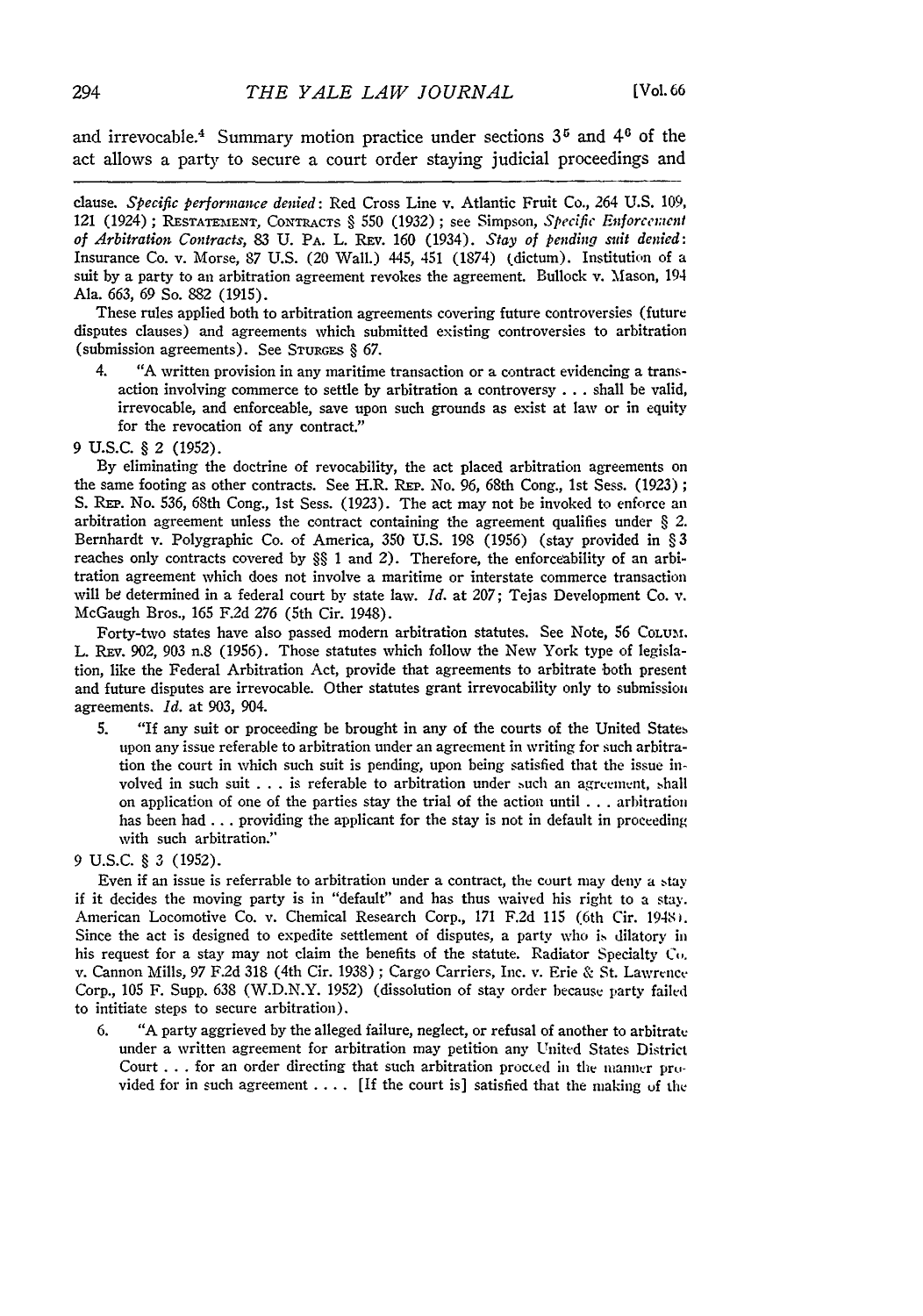specifically enforcing the arbitration agreement.<sup>7</sup> However, the policy which led to passage of the Arbitration Act is in large measure undercut by the final judgment rule of federal appellate procedure. In order to make best use of the advantages arbitration offers, court orders determining whether a dispute is arbitrable should be immediately appealable. Otherwise, reversal of an erroneous trial court order will mean that a trial following denial of arbitration or arbitration improperly granted will be entirely wasted. But with few exceptions,<sup>8</sup> federal procedure allows appeals only from "final judgments"<sup>9</sup> on the theory that interlocutory appeals are generally disruptive of litigation, expensive and

agreement for arbitration or the failure to comply therewith is not in issue, the court shall make an order directing the parties to proceed to arbitration in accordance with the terms of the agreement **.... "**

*9)* U.S.C. § 4, as amended, 9 U.S.C. § 4 (Supp. III 1956). See The Anaconda v. American Sugar Refining Co., 322 **U.S.** 42 (1944); Marine Transit Corp. v. Dreyfus, 284 U.S. *263,* 278 (1932); Albatross S.S. Co. v. Manning Bros., 95 F. Supp. 459 **(S.D.N.Y.** 1951).

Issuance of an order compelling arbitration pursuant to § 4 is dependent upon the court's finding that (1) the making of a valid arbitration agreement and *(2)* the failure to comply therewith are not in issue. Should the court decide a dispute exists as to these requirements, it will either summarily try the issues or, upon demand by the party allegedly in breach, refer the issues to a jury. Should the jury or the court determine the statutory conditions to the operation of § 4 are satisfied, the court will order arbitration. John Thompson Beacon Windows, Ltd. v. Ferro, Inc., 232 F.2d *366* (D.C. Cir. 1956) (dictum; appeal dismissed on procedural grounds). However, even if the statutory provisions are met, the court may not order arbitration if the defaulting party alleges a legal defense, such as the statute of limitations or illegality, which would make the agreement unenforceable on contract grounds. Kulukundis Shipping Co. v. Amtorg Trading Corp., 126 F.2d 978 (2d Cir. 1942) ; Goldhill Trading & Shipping Co., S.A. Panama v. Caribbean Shipping Co., 56 F. Supp. 31 (S.D.N.Y. 1944). Courts may also refuse specific performance through the use of equitable discretion. RFC v. Harrisons & Crosfield, 204 F.2d 366, 369-70 (2d Cir. 1953). See Comment, 21 U. Cmr. L. REV. 719 (1954).

See, generally, Phillips, *The Paradox in Arbitration Law; Compulsion as Applied to a Voluntary Proceeding,* 46 HAuv. L. REv. **1258** (1933) **;** Platt, *et. al., The United States Arbitration Law and Its Application,* 11 A.B.A.J. **153** (1925).

7. "Any application to the court hereunder shall be made and heard in the manner provided by law for the making and hearing of motions, except as otherwise herein expressly provided." 9 U.S.C. § *6* (1952).

8. Interlocutory orders made appealable by statute include the following: (1) grant **or** refusal of an injunction; *(2)* the appointment of receivers; (3) determination of the rights and liabilities of parties in admiralty cases; (4) judgment in civil actions for patent infringement which are final except for an accounting. 28 U.S.C. § *1292* (1952).

See, generally, 6 Moore, FEDERAL PRACTICE § 54.12 (2d ed. 1953) (hereinafter cited as  $M$ OORE).

9. The final judgment rule is codified in 28 U.S.C. § *1291* (1952). A final judgment ends litigation on the merits and leaves nothing for the court to do but execute judgment. Catlin v. United States, *324* U.S. 229 (1945) *; cf.* Cobbledick v. United States, 309 U.S. *323* (1940). See, generally, 6 **MOORE** § 54.11; Crick, *The Final Judgment as a Basis for Appeal,* 41 YALE L.J. 539 (1932).

Appeals from orders concerning arbitration are governed by the Federal Rules of Civil Procedure. **FED.** R. Civ. P. 81(a) (3).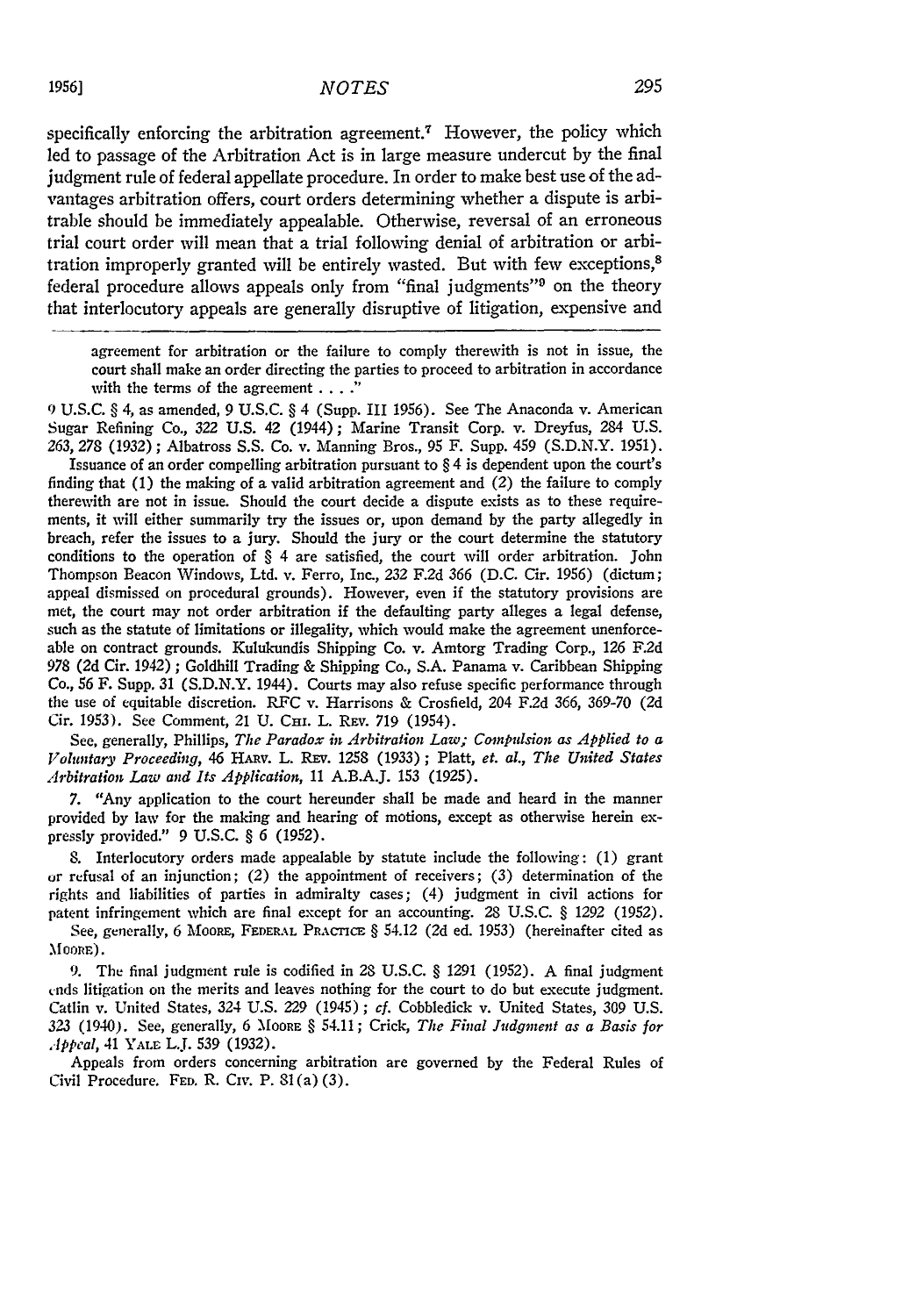time-consuming.<sup>10</sup> Thus orders granting or denying arbitration are appealable only if the requirements of appellate practice are met. Consequently, although the need for immediate appeal is the same in each case, the result will vary with the procedural context in which the order is made.

Because orders on motions to compel arbitration are governed **by** the final judgment rule, appealability depends initially on whether the motion is made in an independent proceeding or in the course of a suit. If a motion to compel arbitration is made in an independent proceeding under section 4, an order of the court granting or denying the motion is characterized as a final judgment and thereby appealable.<sup>11</sup> The court takes jurisdiction only to determine whether it should compel performance of the arbitration agreement.<sup>12</sup> An order denying the motion to compel arbitration is a final judgment since it terminates an independent proceeding and is equivalent to dismissal of the action.13 If the motion is granted, the court order is the "last deliberative act of the court"<sup>14</sup> and is thus also considered a final judgment.<sup>15</sup>

**10.** Rexford v. Brunswick-Balke-Collender Co., 228 **U.S.** 339 (1913); McLish v. Roff, 141 U.S. 661 (1891).

Besides the factors of expense and delay, other reasons cited are that nonappealability of interlocutory orders (1) expedites judicial business **by** preventing appeal from erroneous orders which may later prove harmless, *In re* Chappel & Co., 201 F.2d 343, 345 (1st Cir. 1953) ; (2) in conformity with the Federal Rules of Civil Procedure, eliminates emphasis on pure points of procedure, Audi Vision Inc. v. RCA **Mfg.** Co., 136 F.2d 621, 625 (2d Cir. 1943) ; (3) provides uniformity and certainty of judicial administration for litigants, cf. Cobbledick v. United States, 309 **U.S.** 323 (1940). The final judgment rule has been extensively criticized, particularly on the charge that the unappealability of certain interlocutory orders may cause irreparable harm to the parties. See Audi Vision v. RCA Mfg. Co., mipra at 625-28 (concurring opinion); Note, 58 **YALE** L.J. 1186, 1187 (1949); 6 MooRE § 54.43 [4].

**11.** Goodall-Sanford, Inc. v. Local 1802, United Textile Workers, AFL, 233 F.2d 104 (1st Cir. 1956), cert. granted, 25 U.S.L. WEEK 3104 (U.S. Oct. 8, 1956) (No. 262); American Locomotive Co. v. Gyro Process Co., 185 F.2d 316 (6th Cir. 1950); Continental Grain Co. v. Dant & Russel, Inc., 118 F.2d 967 (9th Cir. 1941). *Contra,* Stathatos v. Arnold Bernstein **S.S.** Corp., 202 F.2d **525** (2d Cir. 1953).

12. Continental Grain Co. v. Dant & Russel, Inc., 118 F.2d 9o7 (9th Cir. 1941); Krauss Bros. Lumber Co. v. Louis Bossert & Sons, Inc., 62 F.2d 1004 (2d Cir. 1933).

**13.** Fremont Cake & Meal Co. v. Wilson & Co., 183 F.2d 57 (8th Cir. 1950) (appealability assumed without discussion). A court order dismissing an action on the merits is a final judgment. Sosa v. Royal Bank of Canada, 134 F.2d 955 (1st Cir. 1943).

14. Krauss Bros. Lumber Co. v. Louis Bossert & Sons, Inc., 62 F.2d 1004, 1005 **(2d** Cir. 1933) (motions granted to compel arbitration and appoint arbitrators). The court order compelling arbitration gives jurisdiction over the controversy to the arbitrators. *Ibid.* The court retains jurisdiction to enter judgment on the award. *Cf.* Evans v. Hudson Coal Co., 84 F. Supp. 740 (M.D. Pa. 1949) (after issuance of stay, court was without jurisdiction to compel party to produce documents). Where the parties provide in their agreement for entry of judgment on the award, judgment and execution are automatic under §§ 9 and 13 of the act unless the award is vacated under the provisions of § **10.** Kraus, Bros. Lumber Co. v. Louis Bossert & Sons, Inc., *supra.* If the arbitration agreement contains no express stipulation for entry of judgment, a separate action on the award is necessary. Continental Grain Co. v. Dant & Russel, Inc., 118 F.2d **967** (9th Cir. 1941) Lehigh Structural Steel Co. v. Rust Engineering Co., 59 F.2d 1038 **(D.C.** Cir. 1932).

**15.** Canadian Gulf Line, Ltd. v. Continental Grain Co., 98 F.2d 711 (2d Cir. 1938);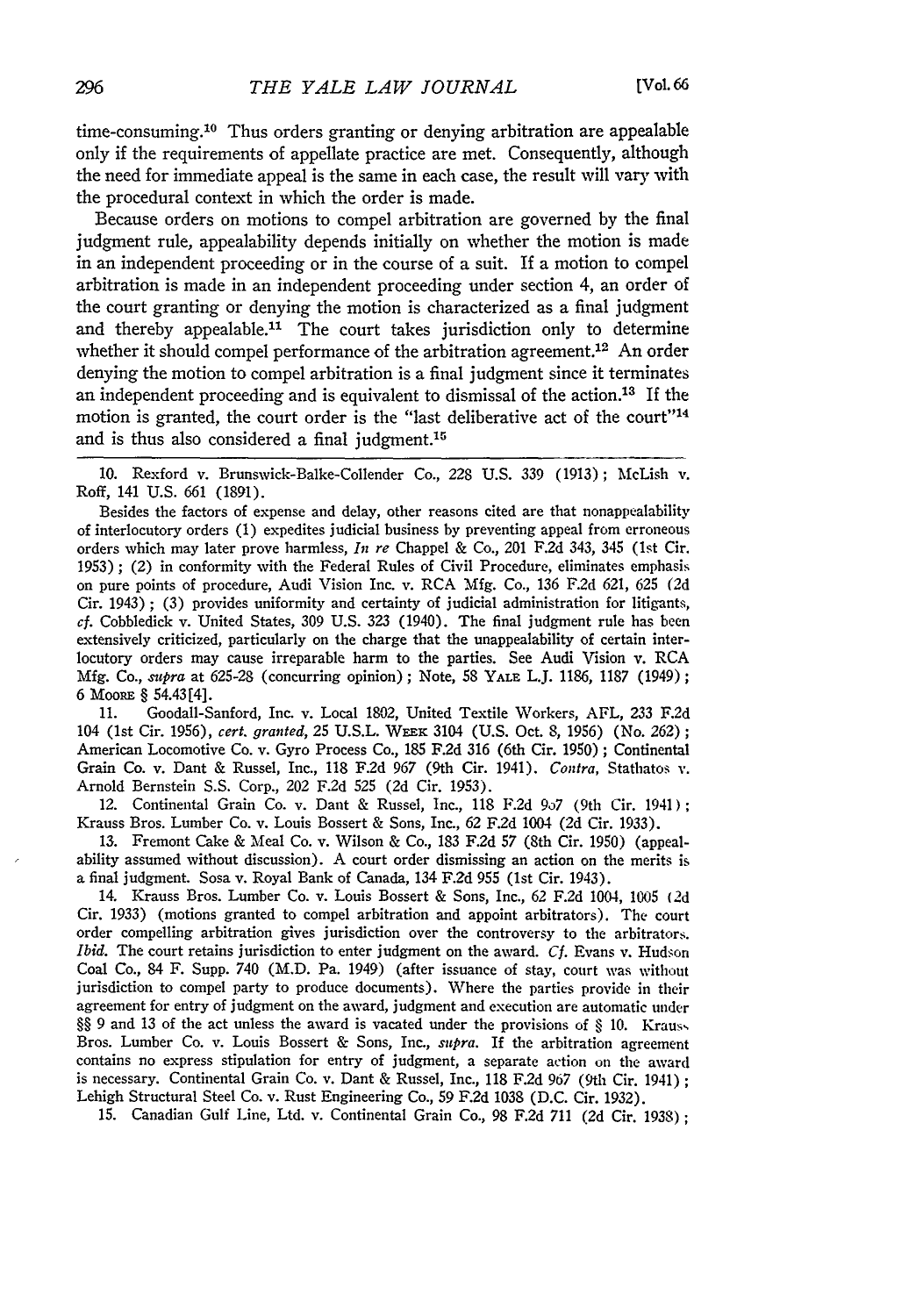When entered in the course of a suit on the contract, a motion to compel arbitration is almost uniformly joined with a motion to stay the court action. The court may pass upon the motions separately.<sup>16</sup> In that case, its decision on the motion to compel will be appealable if considered analogous to a motion made in a separate proceeding.17 On the other hand, if the motion is viewed as made in the course of the suit, an order on the motion would probably be deemed an unappealable interlocutory order. This was the conclusion in the single case treating the issue.<sup>18</sup> But since the decision was in admiralty where courts do not grant injunctions,<sup>19</sup> the court could not pass on whether the order could be interpreted as an appealable injunctive decree, a statutory exception to the final judgment rule.20

Courts may find a sufficient injunctive effect to allow appeal when ruling on the motion to stay the pending suit. When based on the stay motion, the order will be considered an injunction only if the original action on the contract is brought in law.<sup>21</sup> A special defense setting up an arbitration agreement as the basis for motions to stay and compel arbitration is equitable in nature.<sup>22</sup> Consequently, if the motions are made in an action at law, the court's order

The Sydfold, 25 F. Supp. 662 **(S.D.N.Y.** 1938) (costs granted for § 4 proceeding since order compelling arbitration is final judgment). A  $\S$  4 proceeding is completed upon the grant of the only relief sought, an order compelling arbitration; the order is thus final in the sense of 28 **U.S.C.** § 1291 (1952). Goodall-Sanford, Inc. v. Local 1802, United Textile Workers, AFL, 233 F.2d 104 (Ist Cir. 1956), *cert. granted,* 25 U.S.L. WEEK 3104 **(U.S.** Oct. **8,** *1956)* (No. 262). The contrary decision in Stathatos v. Arnold Bernstein **S.S.** Corp., 202 F.2d 525 (2d Cir. 1953) (motions vacating award and resubmitting case to arbitration), may perhaps be explained **by** Judge Charles **E.** Clark's general opposition to appeals which appear interlocutory. See Zalkind v. Scheinman, 139 F.2d 895, 905 (2d Cir. 1943) (dissenting opinion), *cert. denied,* 322 **U.S.** 738 (1944) ; Audi Vision Inc. v. RCA Mfg. Co., 136 F.2d 621 (2d Cir. 1943) **;** CLARx, **CODE PLEADING** §§ 18, 84 n.104 (1947).

16. The prior refusal to stay proceedings under § 3 will not be considered a bar to the later motion to compel arbitration. American Locomotive Co. v. Gyro Process Co., 185 F.2d 316, 318 (6th Cir. 1950).

17. *Id.* at 317-18. La Nacional Platanera, S.C.L. v. North Carolina Fruit & S.S. Corp., 84 F.2d 881 (5th Cir. 1936).

18. *in re* Pahlberg, 131 F.2d 968 (2d Cir. 1942). See discussion in Stathatos v. Arnold Bernstein S.S. Corp., 202 F.2d 525, 528 (2d Cir. 1953) (dissenting opinion).

19. Schoenamsgruber v. Hamburg American Line, 294 U.S. 454 (1935); Diacon-Zadeh v. Denizyollari, 196 F.2d 491 (3d Cir. 1952). See Robinson, *Arbitration in Adiiralty,* 17 **N.Y.U.L.Q. REv.** 573, **580** (1940). Admiralty courts only issue injunctions in limitation of liability proceedings where they are given general equitable power by statute. See, generally, 46 U.S.C. §§ 183-89 (1952); Schoenamsgruber v. Hamburg American Line, *supra* at 457-58.

*20.* 28 U.S.C. § 1292 (1952).

21. Shanferoke Coal & Supply Co. v. Westchester Serv. Co., 293 U.S. 449 (1935); American Locomotive Co. v. Chemical Research Corp., 171 F.2d 115 (6th Cir.), *cert. denied, 336* U.S. **909** (1948) ; Gatliff Coal Co. v. Fox, 142 F.2d 876 (6th Cir. 1947).

22. Shanferoke Coal & Supply Co. v. Westchester Serv. Co., 293 U.S. 449, 452 (1935).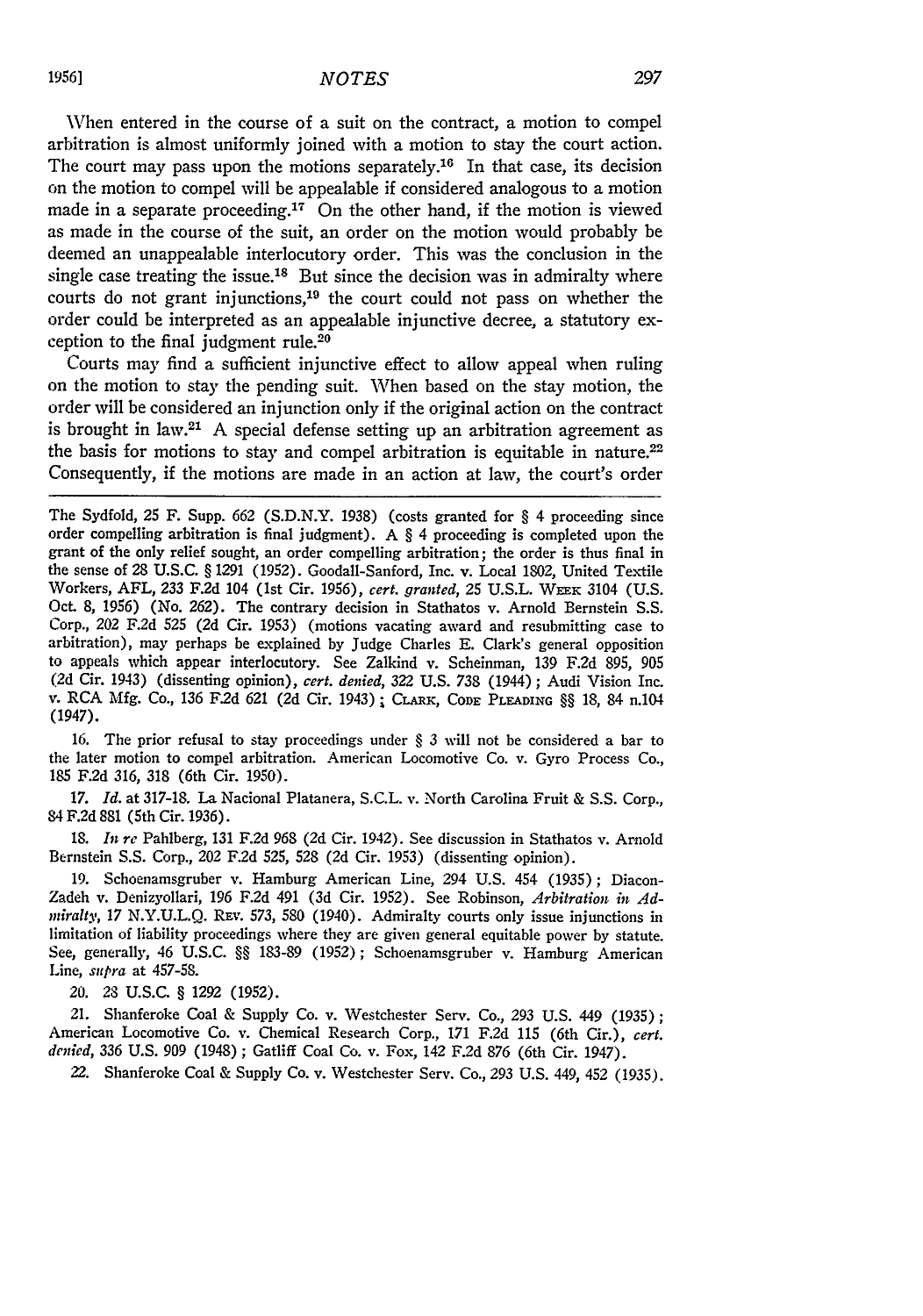is considered analogous to an equity court's action enjoining or refusing to enjoin proceedings in a court of law; the order is appealable as a decision on an interlocutary injunction.23 **A** decision on the motion is unappealable if the original suit is in equity.<sup>24</sup> The order in this instance is deemed only an exercise of a court's inherent power to control the course of proceedings within the framework of a suit before **it.25**

In any situation, therefore, orders concerning arbitration are appealable only if they fit by chance into a historical distinction between the practice of law and equity or if purely procedural requirements governing an independent court action are satisfied. Because they often nullify the effect of arbitration as a speedy and inexpensive means of solving controversies, these procedural standards should be rejected. If an order denying a motion to compel arbitration of a controversy is unappealable, a party must wait until final judgment in a suit on the contract before he may appeal the court's ruling on his motion. Should the appellate court determine that the lower court's order denying the motion was erroneous and direct the parties to arbitrate, the time and expense of a trial have been wasted, and the purpose of the parties in employing an arbitration clause is thwarted. Similarly, an unappealable order compelling arbitration will waste the time and expense of an arbitration proceeding if the order is in error. An appellate decision that this order was incorrect requires the party who brought the original contract action to proceed with the original suit to secure any remedy. By binding the parties in any future action,26 an immediate right of appeal from an order denying or granting a motion to compel arbitration would eliminate any possibility of an unnecessary trial or arbitration proceeding.

The writ of mandamus has been used to establish appellate review over unappealable orders concerning arbitration.27 A lower court order compelling

*23. Id.* at 452; Gatliff Coal Co. v. Fox, 142 F.2d 876 (6th Cir. 1947); *ef.* Greisa v. Mutual Life Ins. Co., **165** Fed. 48 (8th Cir. 1908), *cert. denied,* 215 U.S. 600 (1909).

24. Baltimore Contractors, Inc. v. Bodinger, 348 U.S. 176 (1955); Turkish State Ry. Administration v. Vulcan Iron Works, 230 F.2d 108 (3d Cir. 1956); Wilson Bros. v. Textile Workers Union, CIO, 224 F.2d 176 (2d Cir.), *cert. denied,* 350 U.S. 834 (1955).

An order in admiralty granting or refusing a motion to stay the suit and compel arbitration is an unappealable interlocutory order because admiralty courts do not issue injunctions. See note 19 *supra* and accompanying text.

## 25. See cases cited note *24 supra.*

Since the appealability of an order on motions to compel arbitration and to stay a suit will be based on whether a grant or denial of  $\S$  3 is equivalent to an injunction, it may be advisable to make the motions separately when the original contract action is equitable and the decision on the motions thus un the order on the motion a final judgment. See note 17 *supra* and accompanying text. A party is best assured of an appeal by moving to compel arbitration in an independent action before the other party initiates a suit on the contract dispute. See cases cited note 11 *supra.*

- 26. See cases cited note 44 *infra* (res judicata effect).
- 27. International Refugee Organization v. Republic S.S. Corp., 189 F.2d 858 (4th Cir.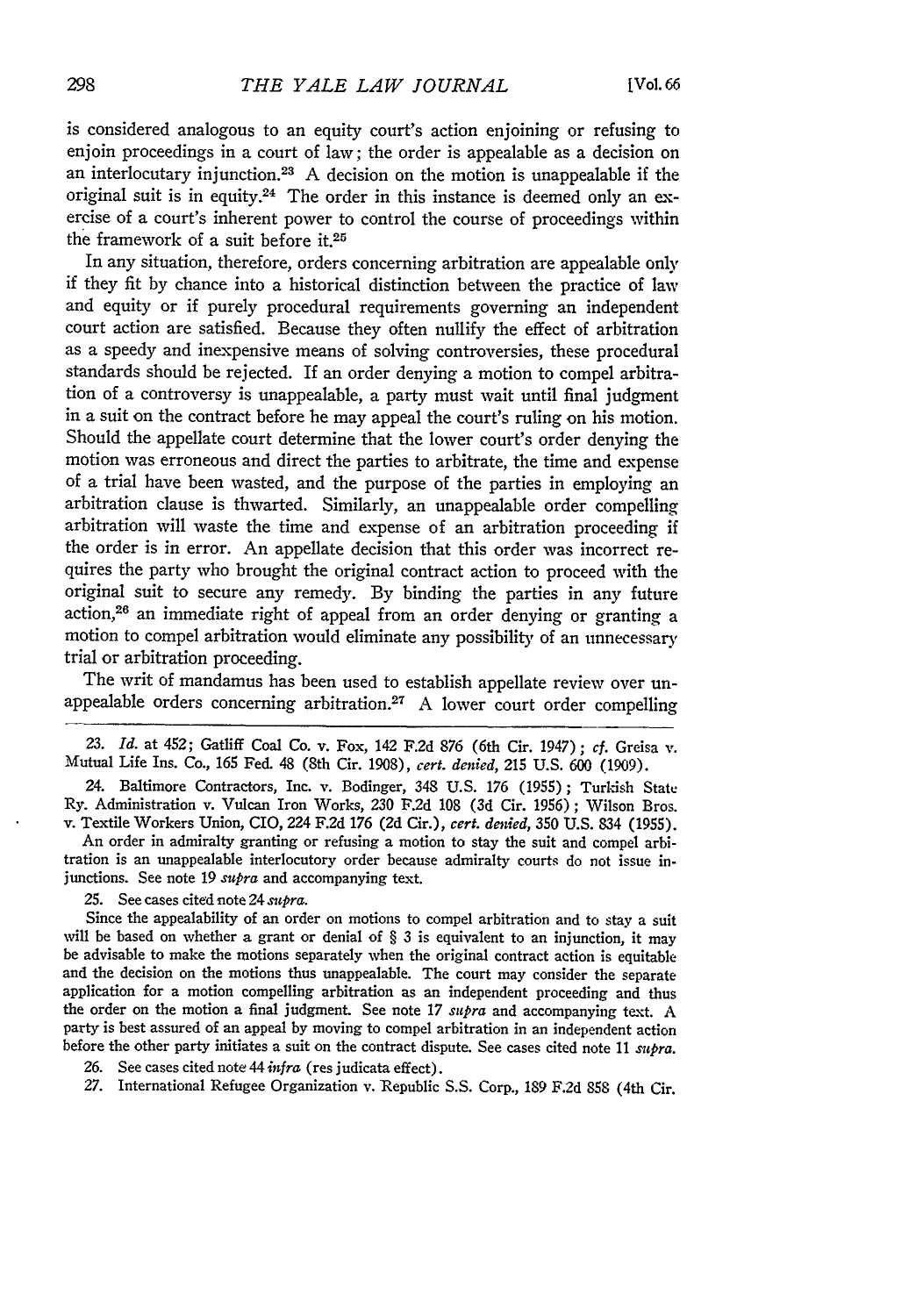arbitration or staying a pending suit may be subjected to review by petition for mandamus to an appellate court and thus made appealable.28 Mandamus will issue to determine whether the inferior court has wrongfully abandoned jurisdiction over the dispute by this order.<sup>29</sup> Similarly, the writ can be invoked to determine whether a lower court has extended its jurisdiction to a dispute which ought to be decided by an arbitration board when it denies a motion to compel arbitration or to stay.<sup>30</sup> However, mandamus is of limited effectiveness in securing review of orders entered under sections 3 and 4. It is used only sparingly and for "extraordinary" cases.<sup>31</sup> Since its grant is entirely discretionary with the appellate tribunal,<sup>32</sup> no certainty exists that the court will consider the writ appropriate in any particular proceeding.

A sufficient body of judicial theory is presently available in the interlocutory injunction and collateral order rules to permit appealability of arbitration orders in any procedural context. Since an order compelling arbitration specifically enforces an arbitration agreement and has the "substantial effect" of an interlocutory injunction order,<sup>33</sup> it should be made appealable. Furthermore courts have consistently allowed an immediate appeal from an order entered on a motion to stay an action at law pending arbitration.<sup>34</sup> Since the stay prevents the parties from litigating the dispute, a remedy can be secured only through

1951). See suggestion for use of mandamus in Stathatos v. Arnold Bernstein S.S. Corp., 202 F.2d 525, 528 (2d Cir. 1953) (dissenting opinion).

Mandamus is one of the prerogative writs authorized by the All Writs Statute, 28 U.S.C. § 1651(a) (1952). It is traditionally employed to confine an inferior court to the exercise of its prescribed jurisdiction or to compel the exercise of its authority. Roche v. Evaporated Milk Ass'n, 319 U.S. 21 (1943) *; i x parte* Peru, 318 U.S. 578 (1943). See, generally, Notes, 63 **YALE** L.J. 105 (1953), 50 CoLum. L. REv. 1102 (1950).

28. International Refugee Organization v. Republic S.S. Corp., 189 F.2d 858 (4th Cir. 1951) (mandamus to compel dissolution of unappealable stay order pending arbitration).

*29. Ibid.* Courts have asserted mandamus will lie to review an order which would cause an unnecessary trial if erroneous. *E.x parte* Peterson, 253 U.S. 300 (1920) (order should be dealt with immediately before the parties are put to difficulty and expenses by a proceeding ultimately held to be a mistake) ; *Ex parte* Simons, 247 U.S. 231 (1918). The writ should thus be particularly useful to secure appealability of arbitration orders, since the wasted proceedings could otherwise easily occur. See text at note 26 *supra.*

Compare also the use of mandamus to review the following: McClellan v. Carland, *217* U.S. 268 (1910) (stay of proceedings); United States v. Kirkpatrick, 186 F.2d 393 (3d Cir. 1951) (reference to a master); Foster-Milburn Co. v. Knight, 181 F.2d 949 (2d Cir. 1950) (order transferring action); Bereslavsky v. Caffey, 161 F.2d 499 (2d Cir.), *cert. denied,* **332 U.S.** 770 (1947) (striking demand for jury trial).

30. *Cf.* Ford Motor Co. v. Ryan, 182 F.2d 329 (2d Cir. 1950) (denial of motion to transfer) ; Hazeltine Corp. v. Kirkpatrick, **165** F.2d 683 (3d Cir. 1948) (denial of motion asking for dismissal of action).

31. *Ex parte* Fahey, 332 U.S. 258 (1947). See Wolfson, *Extraordinary Writs in the Suprene Court Since Ex Parte Peru,* 51 **COLUL,** L. REv. 977 (1951).

32. Roche v. Evaporated Milk Ass'n, 319 U.S. 21 (1943) ; *Ex parte* Peru, 318 U.S. 578 (1943).

33. See Baltimore Contractors, Inc. v. Bodinger, 348 U.S. 176, 185 (1955) (dissenting opinion).

34. See note 23 *supra* and accompanying text.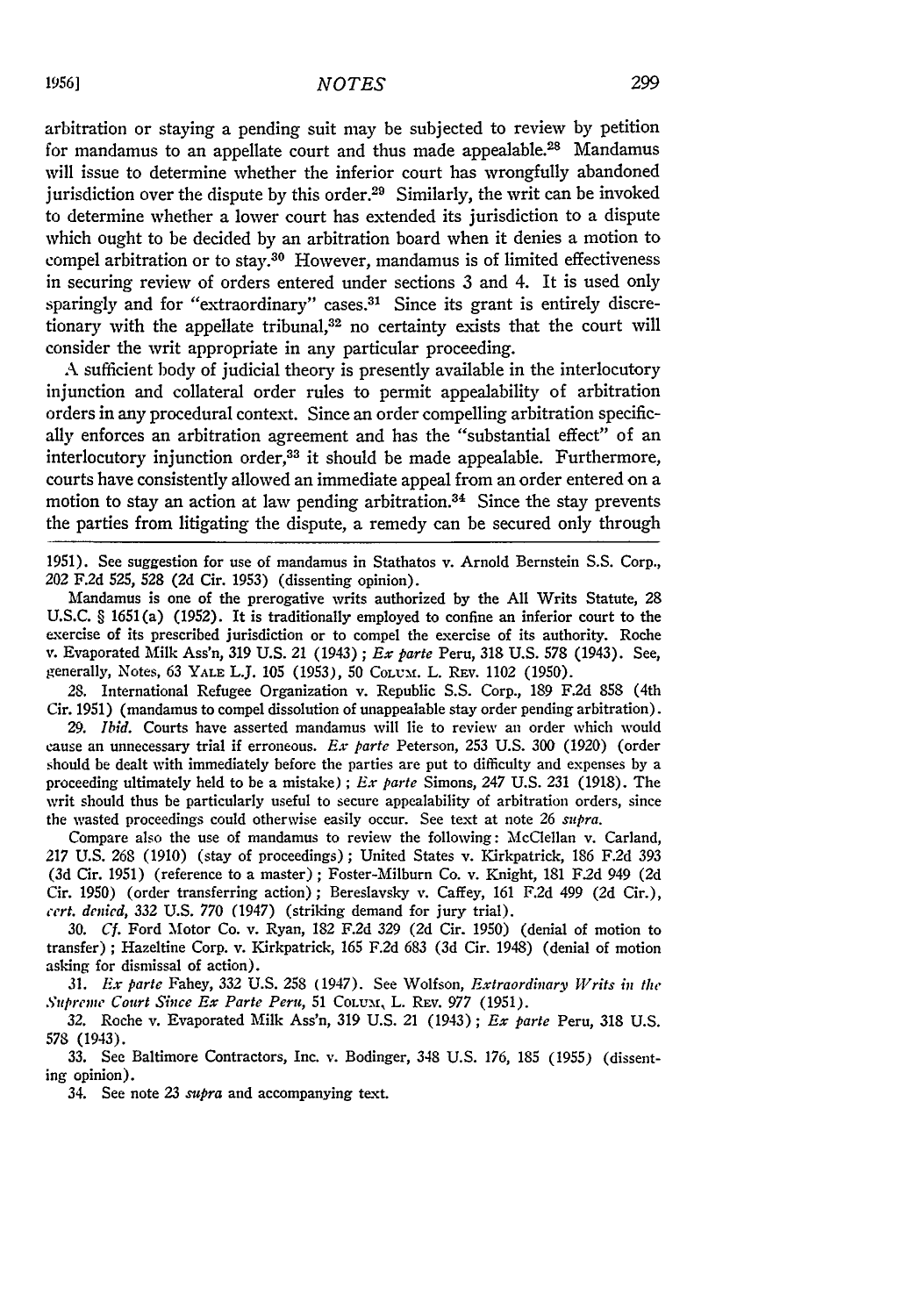arbitration.35 An order compelling arbitration is essentially like grant of a stay in that the court no longer retains jurisdiction over the controversy, even if no formal stay is issued. $36$  Accordingly, orders compelling arbitration in a legal proceeding should be appealable. But since courts presently allow interlocutory appeals only from injunction decrees, both solutions depend on an expansion of the concept of injunction to include arbitration orders.<sup>37</sup>

Even if a court should interpret such orders as injunctions, the problem of possible wasted trials or arbitration proceedings would not be entirely solved. Appeal from an interlocutory injunction order is not mandatory.<sup>38</sup> Nor is a decision on the motion to compel or stay res judicata.<sup>39</sup> Thus, unless an appeal is taken immediately, the correctness of the court's order may still be reopened on appeal from a judgment enforcing the arbitration award or from a final judgment in the contract action.<sup>40</sup> If the appellate court then declares the order erroneous, the trial or arbitration proceeding has again been wasted. Only when an appeal is taken from an interlocutory order will all unnecessary proceedings be avoided. The decision of the appellate court will operate as "law of the case" on the question of arbitrability of the dispute and will subsequently bind both it and the district court.41

The problem inherent in the permissive appealability of interlocutory injunction orders may be avoided by considering orders affecting arbitration as within the collateral order rule. A collateral order having a "final and irreparable" effect on the rights of a party is appealable since it completely disposes of a claimed right not included in the main cause of action.<sup>42</sup> Because logically and practically severable from factual and legal issues crucial to resolution of a dispute, the decision whether a judicial or an arbitrational tribunal shall hear

38. Victor Talking Mach. Co. v. George, 105 F2d 697 (3d Cir.), *cert. denied,* 308 U.S. 611 (1939); A. & R. Realty Co. v. Northwestern Mut. Life Ins. Co., **95** F.2d 703 (8th Cir. 1938) ; see 6 MooRE § 54.09.

39. A decision on an interlocutory order is not res judicata. Merrian Co. v. Saalfied, 241 U.S. 22 (1916) ; Republic of China v. American Express Co., 190 F.2d 334 (2d Cir. 1951) ; Joseph T. Ryerson & Son v. Bullard Mach. Tool Co., 79 F.2d 192 (2d Cir.), *cert. denied,* 296 U.S. 648 (1935).

40. *Cf.* cases cited note 39 *supra.*

41. See Messenger v. Anderson, 225 U.S. 436 (1912) *; In re* Sanford Fork & Tool Co., 160 U.S. *247* (1895); General Am. Life Ins. Co. v. Anderson, 156 F.2d 615 (6th Cir. 1946). An appellate court may disregard its own "law of the case" in extraordinary circumstances. Western States Mach. Co. v. S.S. Hepworth Co., 152 F.2d 79 (2d Cir. 1945). See, generally, Notes, 40 Colum. L. Rev. 268 (1940), 62 HARV. L. Rev. 286 (1948), 5 **STAN.** L. **REv.** 751 (1953).

42. Cohen v. Beneficial Industrial Loan Corp., *337* U.S. 541. (1949) **;** see 6 MOORE § 54.14; Underwood, *Appeals in the Federal Practice from Collateral Orders, 36* VA. L. REV. 731 (1950).

<sup>35.</sup> See The Anaconda v. American Sugar Refining Co., 322 U.S. 42, 45 (1944).

<sup>36.</sup> See note 14 *supra.*

**<sup>37.</sup>** For examples of courts' reluctance to expand appealable injunctive decrees, see, *e.g.,* Baltimore Contractors v. Bodinger, 348 U.S. 176, 184-85 (1955); Morgantown v. Royal Ins. Co., 337 U.S. 254, 258 (1949); MooRE, **COM.MENTARY ON THE** U.S. **JUDICaAL CODE** 492-93 (1949).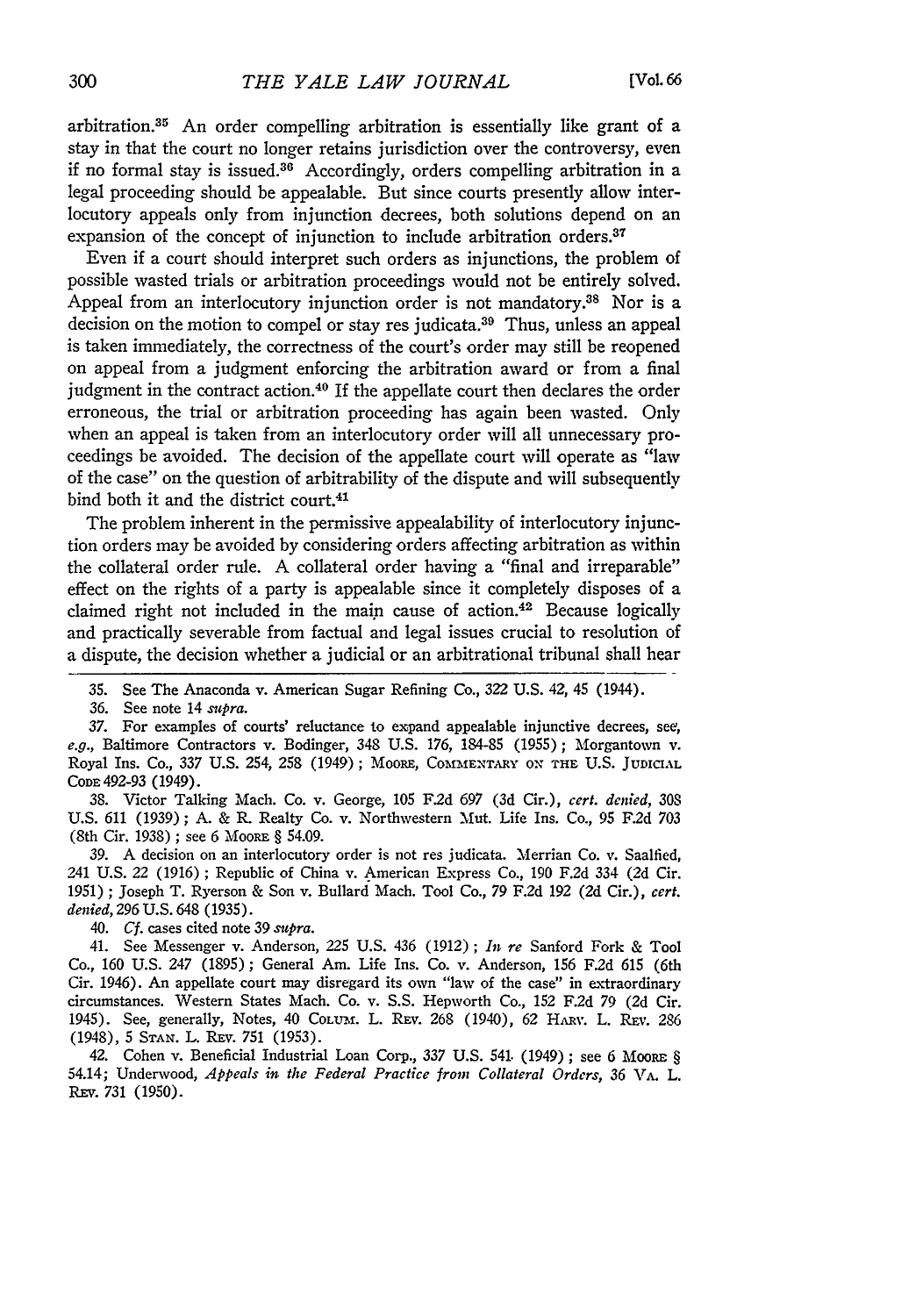a controversy should fall within this rule.<sup>43</sup> The possible expense and loss of time may be regarded as irreparable injuries, particularly since they are the very dangers the parties attempted to avoid by contracting for arbitration. If arbitration orders are held appealable as collaterial orders, the decision will be a binding final judgment 44 from which appeal must be taken, if at all, within the thirty days prescribed by statute.45 Should appeal from the order not be taken within this period, the question of arbitrability cannot be subsequently litigated.

A federal statute allowing appeals from a court order on a motion to compel arbitration or to stay a pending suit would provide the most satisfactory solution. The statute 46 might read as follows:

"A court order granting or denying a motion entered pursuant to sections 3 or 4 of the Federal Arbitration Act is a final order and appealable. If the appeal is in bad faith in the opinion of the appellate court, appellant may be assessed costs, $47$  including attorney's fees.

Under the statute, costs of an appeal would be small: since the request for an order compelling arbitration or to stay is made by motion practice, the record probably would be short and inexpensive to print. The time required by the appeal would be justified in avoiding a wasted trial or arbitration proceeding.<sup>48</sup>

43. See Baltimore Contractors, Inc. v. Bodinger, 348 U.S. 176, 185 (1955) (dissenting opinion).

44. Once an issue is finally decided between parties to an action, that determination is binding in subsequent litigation in which the same matter is again in issue between the same parties. See Fishgold v. Sullivan Drydock & Repair Corp., 328 U.S. 275 (1946); Heiser v. Woodruff, 327 U.S. 726, 735-36 (1946); RESTATEMENT, JUDGMENTS § 1 (1942); Cleary, *Res Judicata Reexamined, 57* YALE L.J. 339 (1948).

45. **FED.** R. CIv. P. 73(a).

46. New York permits appeal of arbitration orders. N.Y. Civ. PRAC. ACT § 1467. An order compelling arbitration is a final order and appealable. Hosiery Manufacturers Corp. v. Goldston, **238** N.Y. 22, 143 N.E. 779 (1924). See **CoHEN** & KARGER, **THE** PowERs **OF THE** NExv YORK COURT **OF** APPEALS § 31 (rev. ed. 1952); Bruce, *What Is a "Final Order" Under the New York Arbitration Law?,* 4 *ARn* **J.** 104 (1940); Fraenkel, *Procedural Aspects of Arbitration,* 83 **U.** PA. L. Ray. *226* (1934).

47. See 28 U.S.C. § 1912 (1952), allowing prevailing party damages or costs of appeal. In line with the statutory proposal outlined in text, the circuit courts could develop rules giving priority to appeals from arbitration orders. Similar procedures exist on petitions to mandamus lower courts. See **3D** CIR. RULE **19; 6TH** CIR. RULE 35; Note, 65 YALE L.J. **1057,** 1066 n.49 (1956).

48. The median time for the disposition of a normal civil case terminated by trial was 14.6 months in **1955. ANNUAL REPORT** OF **THE** PROCEEDINGS OF **THE JUDICIAL** CoX-**FERENCE OF THE** UNITED STATEs **51** (1955). The total elapsed time from the initiation of an arbitration proceeding to award is approximately 3 months. Comment, **61 YALE** L.J. 686, 699 (1952); Note, 61 HARv. L. REv. 1022 n.1 (1948). The median time from the filing of a complete record to the final disposition of a case submitted to federal courts of appeals in 1955 was 7.3 months. **ANNuAL REPORT** OF **THE** PROCEEDINGS OF **THE JUDICIAL** CONFERENCE, *supra* at **53.** Therefore, where appeal is allowed from an order denying arbitration and an appellate court finds this order erroneous, the total proceeding from initiation of the motion to compel arbitration through the appeal and subsequent arbitra-